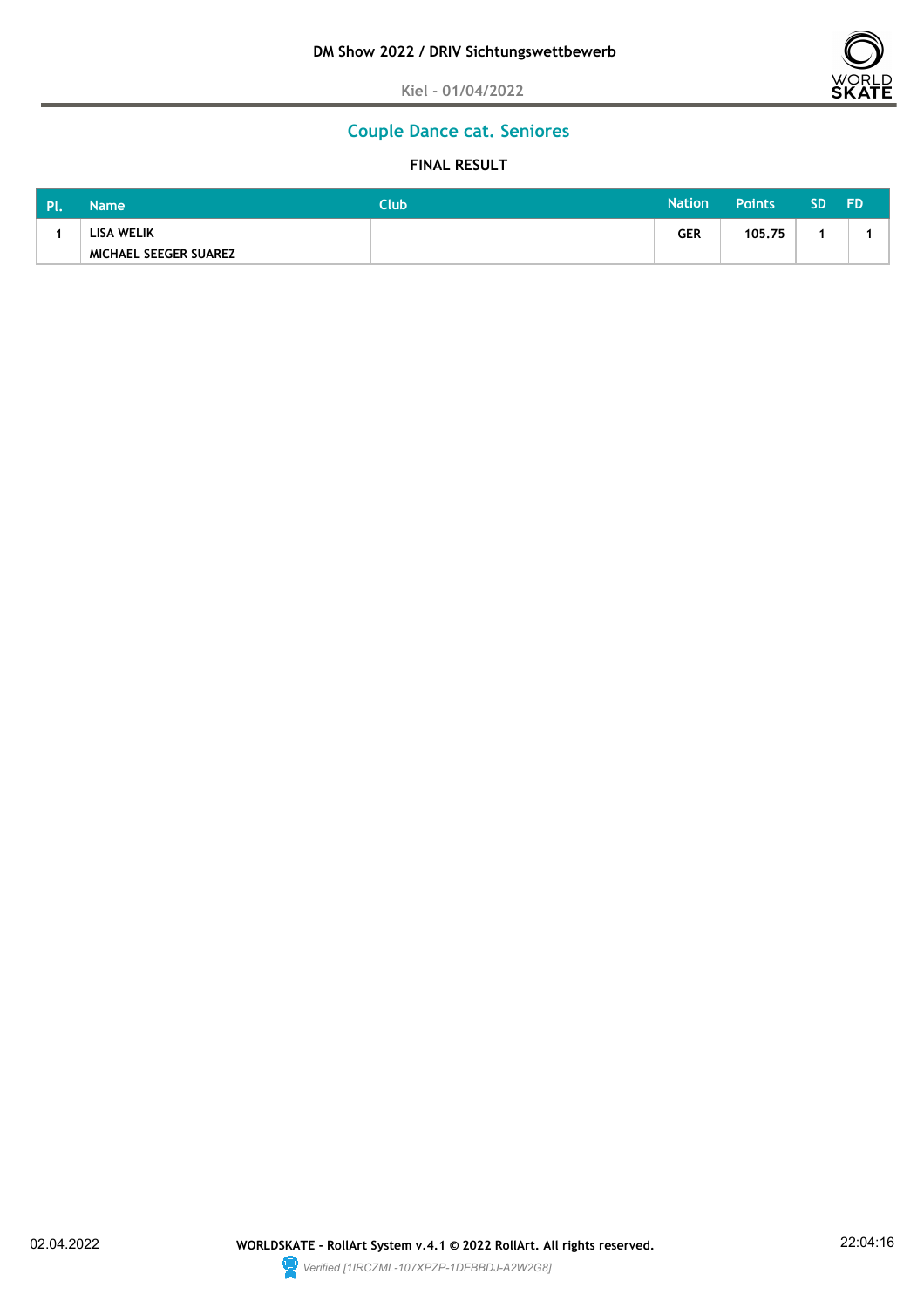

# **Couple Dance cat. Juniores**

| <b>PI</b> | <b>Name</b>          | Club | <b>Nation</b> | <b>Points</b> | <b>SD</b> | <b>FD</b> |
|-----------|----------------------|------|---------------|---------------|-----------|-----------|
|           | <b>NALANI DRONIA</b> |      | <b>GER</b>    | 81.48         |           |           |
|           | <b>ERIK WELIK</b>    |      |               |               |           |           |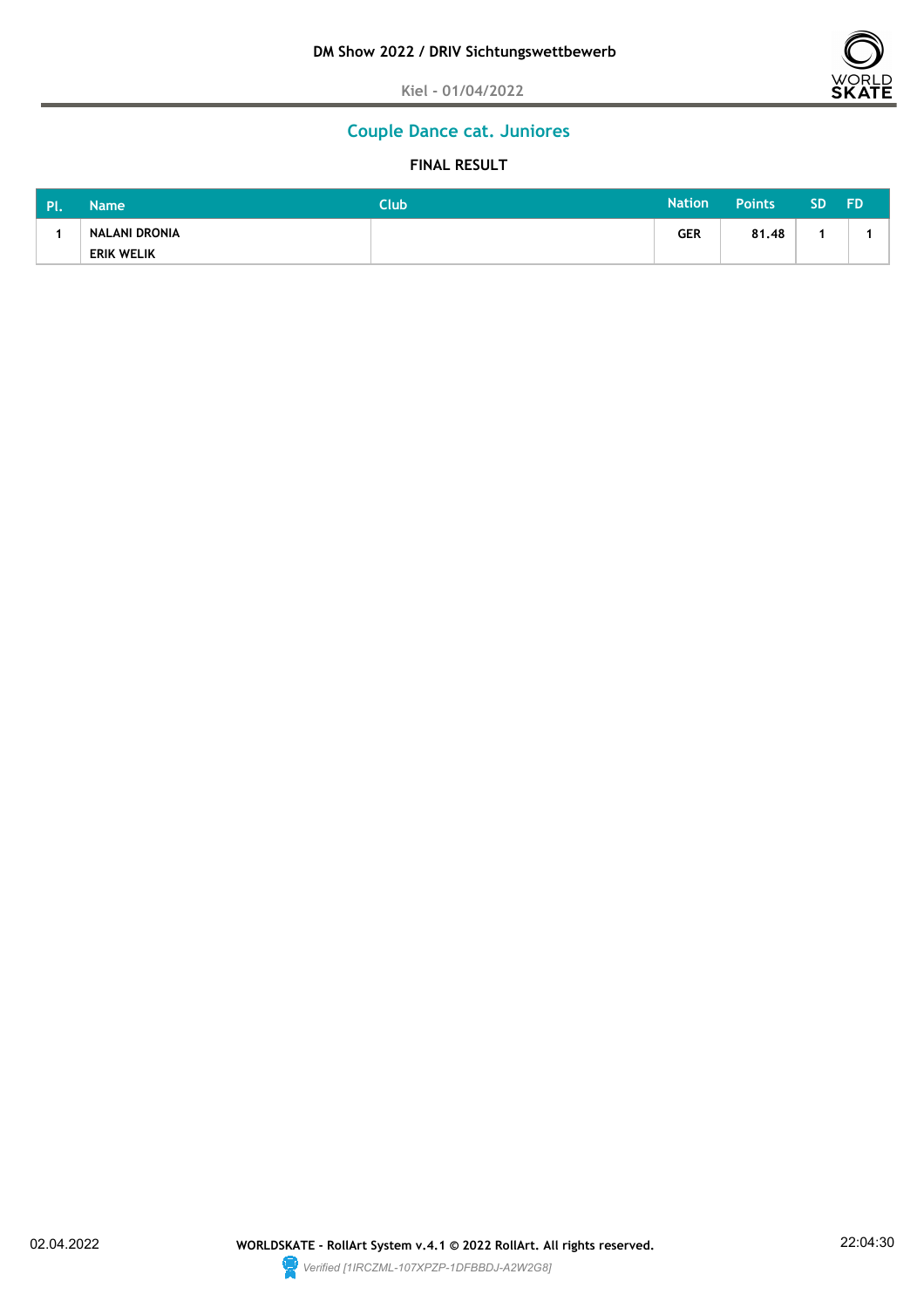

# **Couple Dance cat. Espoire**

| <b>PI</b> | <b>Name</b>             | Club | <b>Nation</b> | <b>Points</b> | CD. | <b>FD</b> |
|-----------|-------------------------|------|---------------|---------------|-----|-----------|
|           | <b>CHARLOTTE SCHENK</b> |      | <b>GER</b>    | 41.34         |     |           |
|           | <b>DIEGO BIRLINGER</b>  |      |               |               |     |           |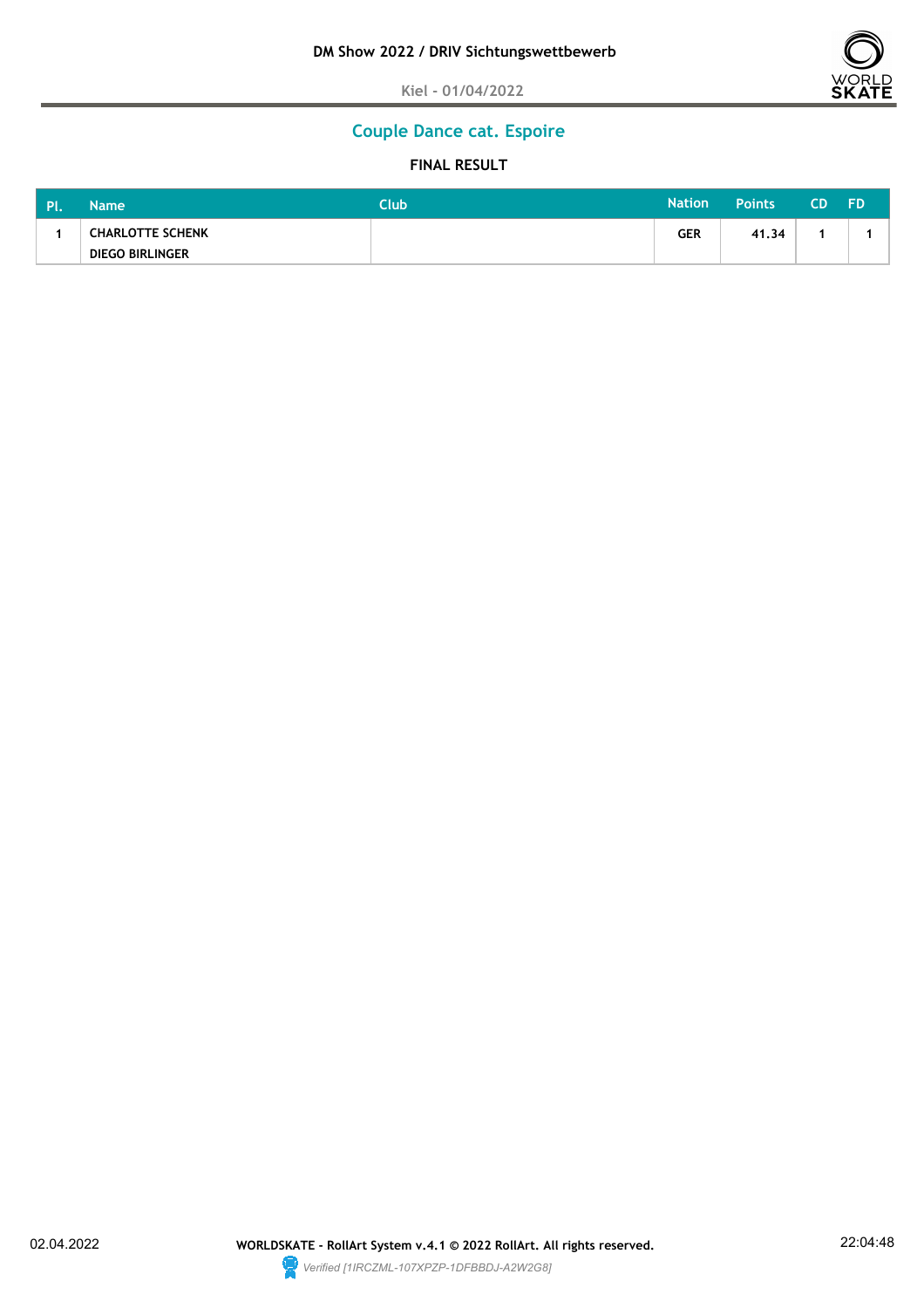

# **Solo Dance Ladies cat. Seniores**

| Pl.            | <b>Name</b>                  | <b>Club</b> | <b>Nation</b> | <b>Points</b> | <b>SD</b>      | <b>FD</b> |
|----------------|------------------------------|-------------|---------------|---------------|----------------|-----------|
| $\mathbf{1}$   | <b>PALMIRA SEEGER SUAREZ</b> |             | <b>GER</b>    | 122.17        | 1.             |           |
| $\mathbf{2}$   | <b>LISA WELIK</b>            |             | <b>GER</b>    | 108.33        | $\mathbf{2}$   | 2         |
| 3              | <b>GINA VESPER</b>           |             | <b>GER</b>    | 107.08        | 3              | 3         |
| $\overline{4}$ | <b>DANIELA LÜTHY</b>         |             | <b>GER</b>    | 95,30         | 4              | 4         |
| 5              | <b>HANNAH PRESS</b>          |             | <b>GER</b>    | 66.87         | 5              | 5         |
| 6              | <b>META TUNSCH</b>           |             | <b>GER</b>    | 60.97         | 6              | 7         |
| $\overline{7}$ | <b>ELENI PAPANI</b>          |             | <b>GER</b>    | 60.14         | 8              | 6         |
| 8              | <b>KELLY JENSCH</b>          |             | <b>GER</b>    | 57.46         | $\overline{7}$ | 8         |
| 9              | <b>JOHANNA NEHRKORN</b>      |             | <b>GER</b>    | 51.20         | 10             | 9         |
| 10             | <b>LEONI JESSICA WIESNER</b> |             | <b>GER</b>    | 50.85         | 9              | 10        |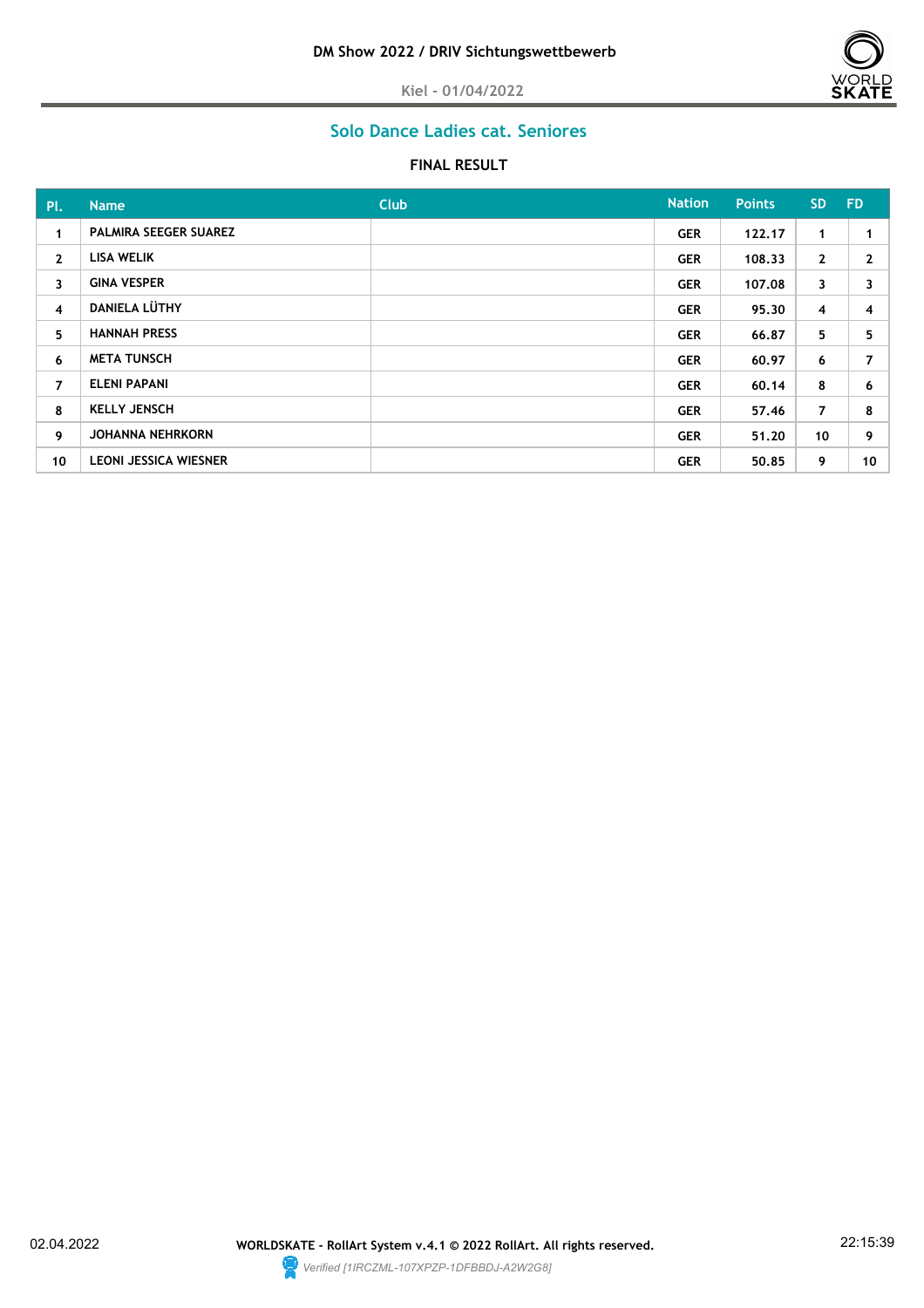

# **Solo Dance Men cat. Seniores**

| . PI. | Name                  | <b>Club</b> | <b>Nation</b> | <b>Points</b> | --<br>ינ |  |
|-------|-----------------------|-------------|---------------|---------------|----------|--|
|       | MICHAEL SEEGER SUAREZ |             | GER<br>$\sim$ | 104.85        |          |  |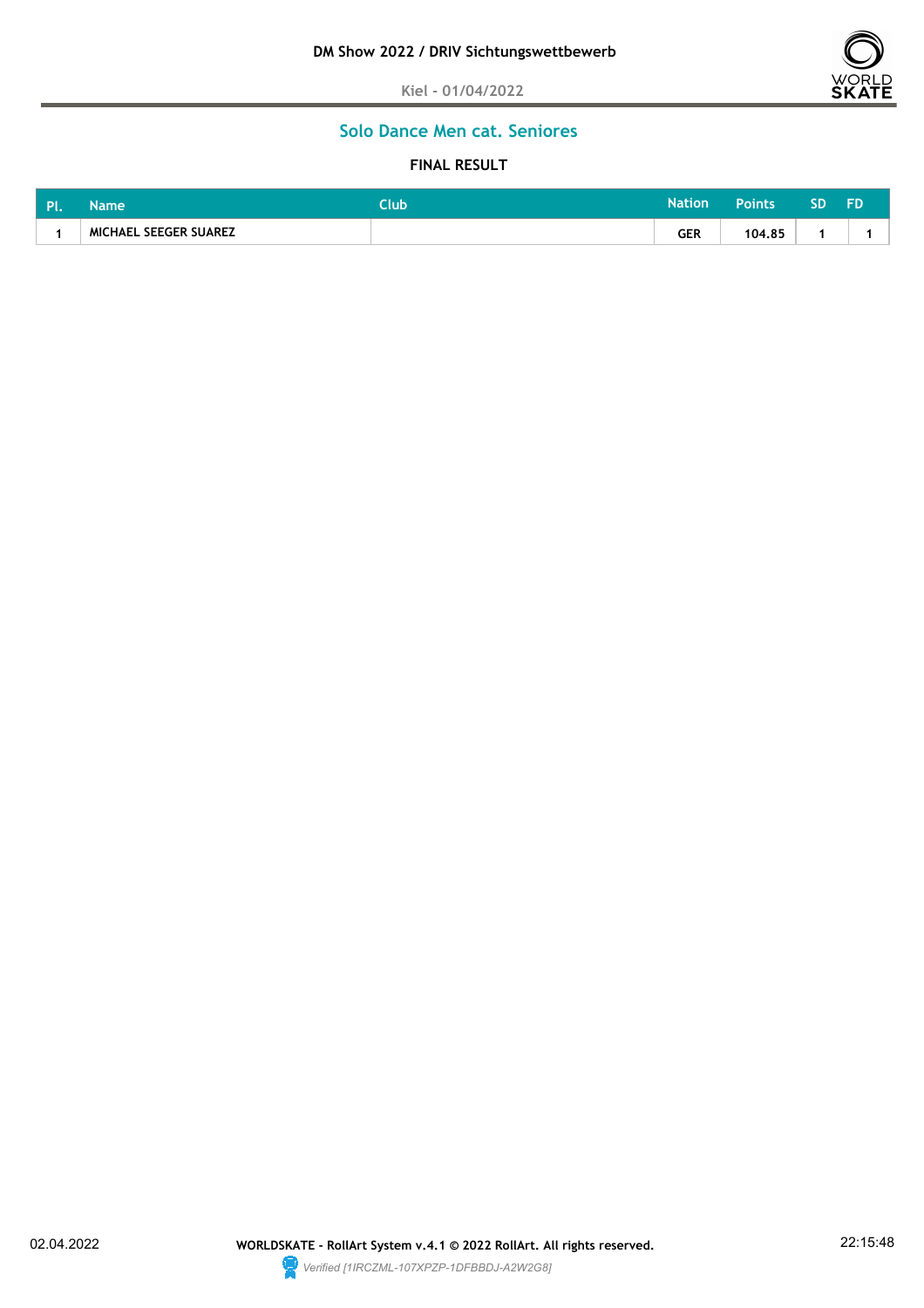

# **Solo Dance Ladies cat. Juniores**

| PL.            | <b>Name</b>                 | Club | <b>Nation</b> | <b>Points</b> | <b>SD</b>      | - FD |
|----------------|-----------------------------|------|---------------|---------------|----------------|------|
| $\mathbf{1}$   | ANNE SOPHIE SCHIEFER        |      | <b>GER</b>    | 111.99        | 1              |      |
| $\mathbf{2}$   | <b>LUISA KRISTEN SCHERF</b> |      | <b>GER</b>    | 101.37        | $\mathbf{2}$   | 2    |
| $\mathbf{3}$   | <b>NALANI DRONIA</b>        |      | <b>GER</b>    | 78.52         | 4              | 3    |
| 4              | <b>JULIE KRETZSCHMAR</b>    |      | <b>GER</b>    | 69.52         | 3              | 7    |
| 5.             | <b>GRACIA LIEBHERR</b>      |      | <b>GER</b>    | 68.37         | 5              | 5    |
| 6              | <b>DEBORA NOIA</b>          |      | <b>GER</b>    | 63.49         | 8              | 4    |
| $\overline{7}$ | <b>ELINA GROSSHANS</b>      |      | <b>GER</b>    | 62.12         | $\overline{7}$ | 6    |
| 8              | <b>LINA DECKER</b>          |      | <b>GER</b>    | 60.07         | 6              | 8    |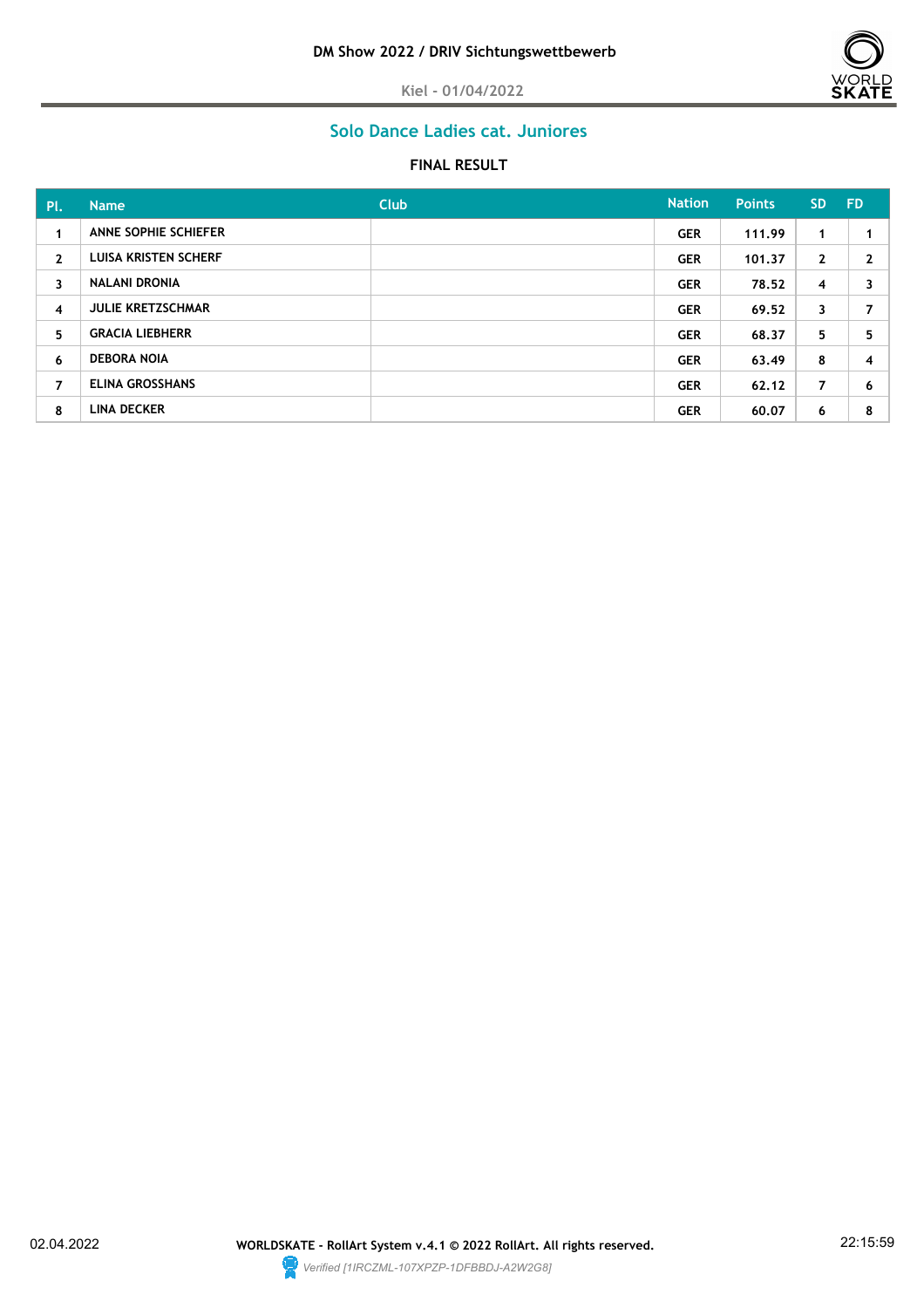

# **Solo Dance Ladies cat. Youth**

| . Pl | <b>Name</b>       | Club <sup>1</sup> | <b>Nation</b> | <b>Points</b> | CD. | <b>FD</b> |
|------|-------------------|-------------------|---------------|---------------|-----|-----------|
|      | YANA BIRLINGER    |                   | <b>GER</b>    | 77.23         |     |           |
| ∽    | <b>EMMA DREWS</b> |                   | <b>GER</b>    | 61.17         |     |           |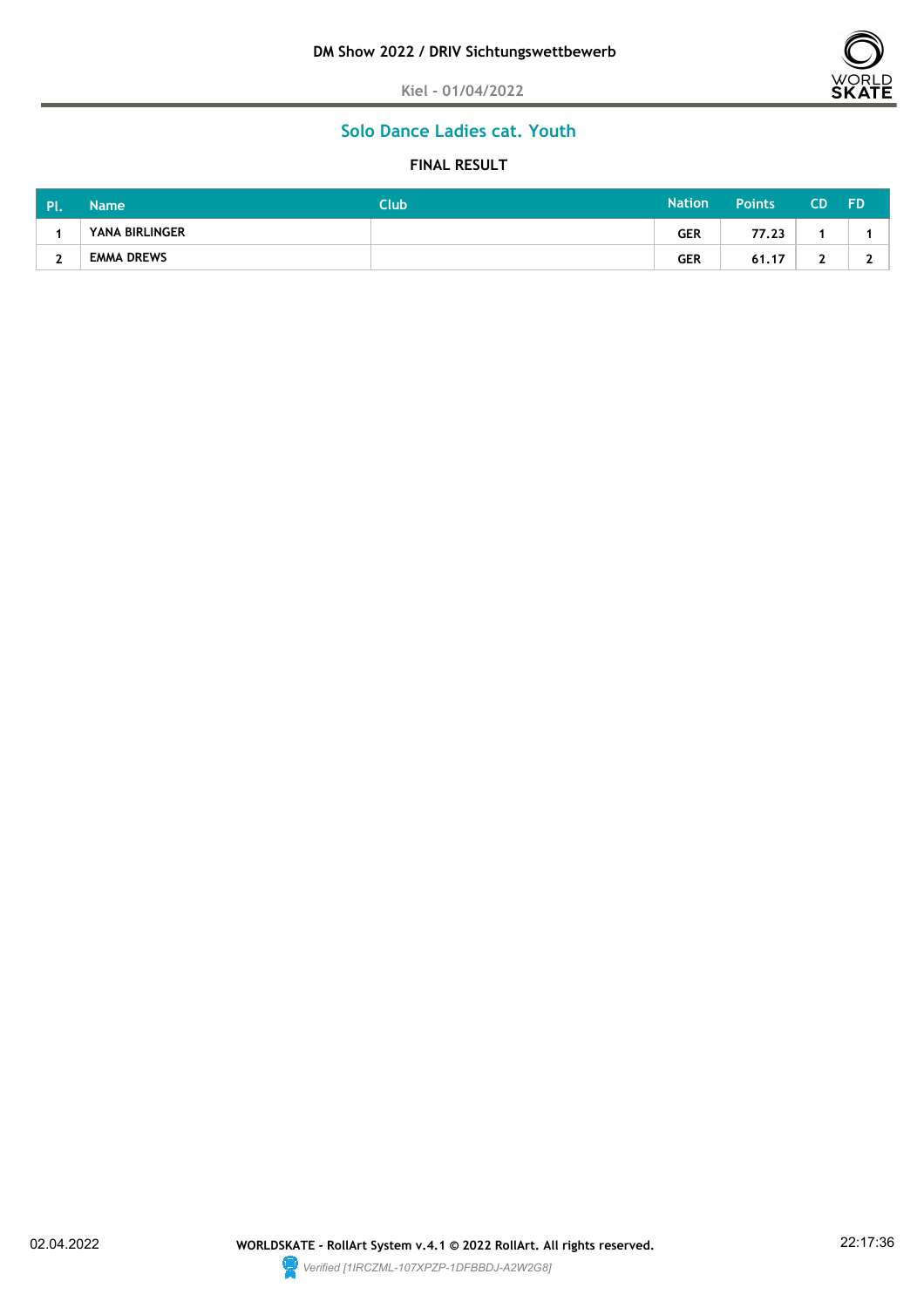

# **Solo Dance Men cat. Youth**

| <b>DI</b><br>. . | Name              | <b>Club</b> | <b>Nation</b> | <b>Points</b>     | CD | FD |
|------------------|-------------------|-------------|---------------|-------------------|----|----|
|                  | <b>ERIK WELIK</b> |             | <b>GER</b>    | 0102<br>7 I . 7 J |    |    |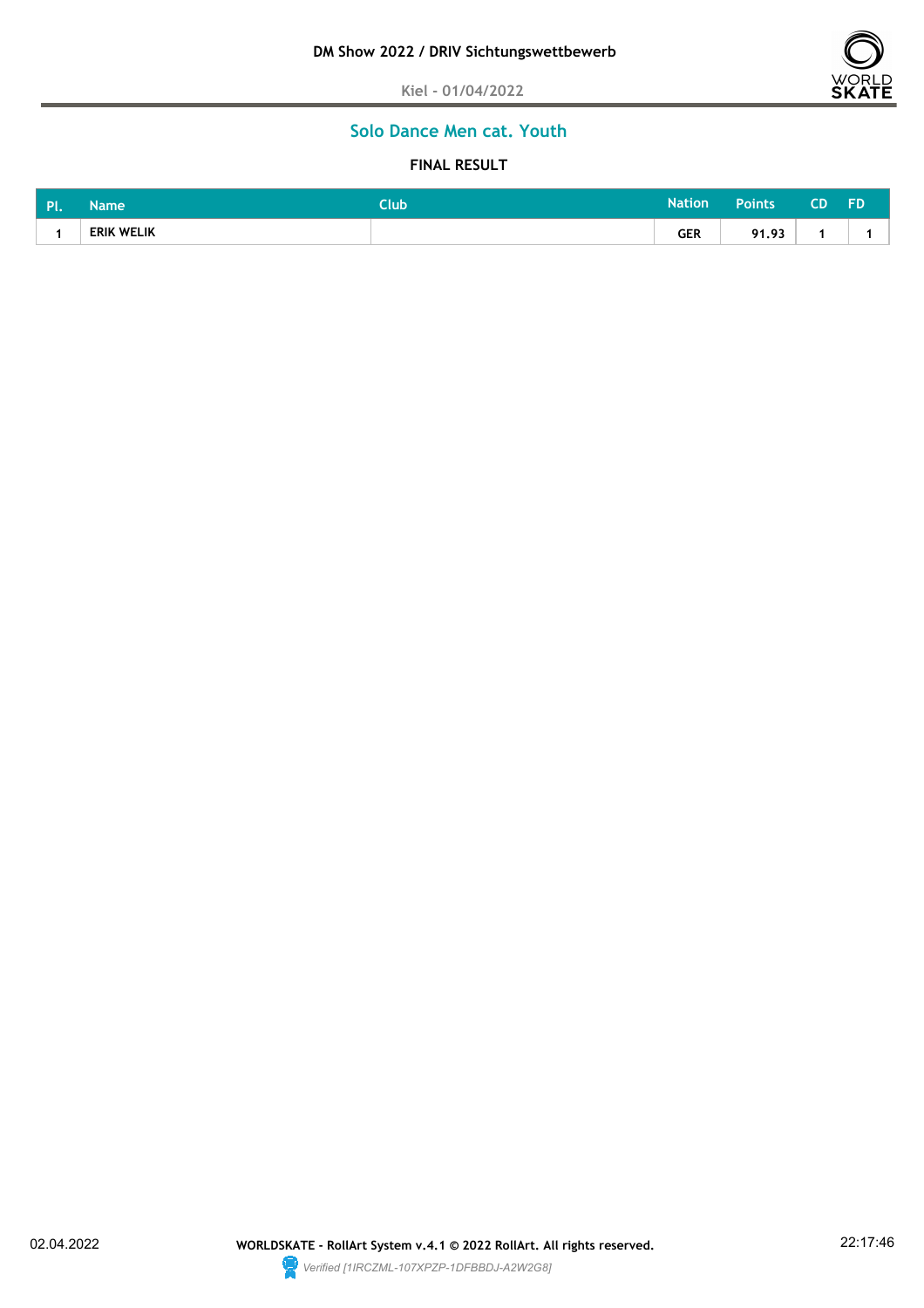



# **Solo Dance Ladies cat. Cadets**

| Pl | <b>Name</b>              | <b>Club</b> | <b>Nation</b> | <b>Points</b> | <b>CD</b> | <b>FD</b> |
|----|--------------------------|-------------|---------------|---------------|-----------|-----------|
|    | <b>CHARLOTTE THÖLKE</b>  |             | <b>GER</b>    | 58.41         |           |           |
| 2  | <b>EVE KOBYLKA</b>       |             | <b>GER</b>    | 36.55         | 4         |           |
| 3  | LARISSA NITSCHKE         |             | <b>GER</b>    | 34.05         | 3         |           |
| 4  | <b>HELENE JAKUBOWSKI</b> |             | <b>GER</b>    | 32.91         | າ         |           |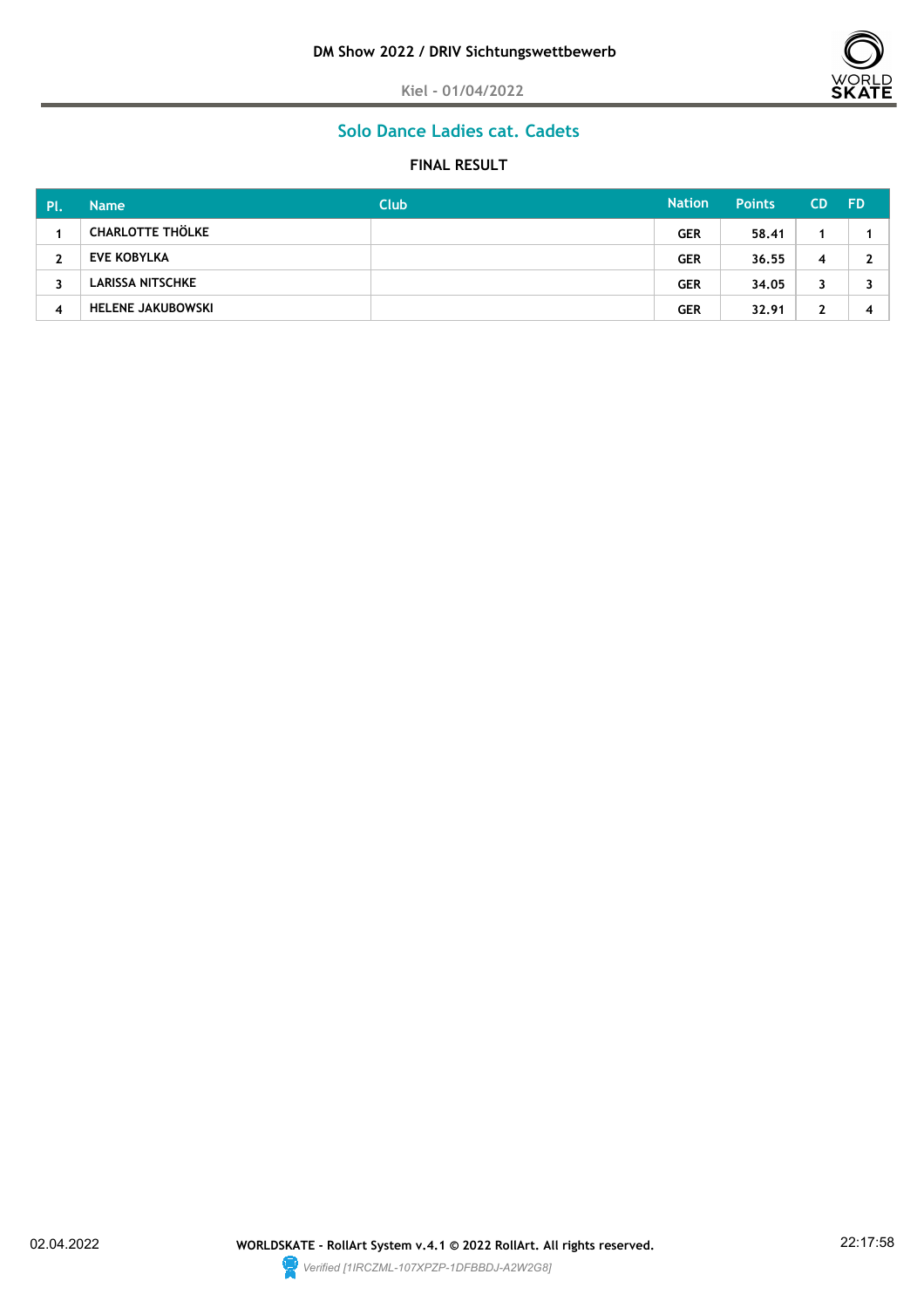

# **Solo Dance Men cat. Cadets**

| <b>DI</b> | Name            | <b>Club</b> | Nation' | Points | FD |
|-----------|-----------------|-------------|---------|--------|----|
|           | JELKO VAN AAKEN |             | GER     | 38.66  |    |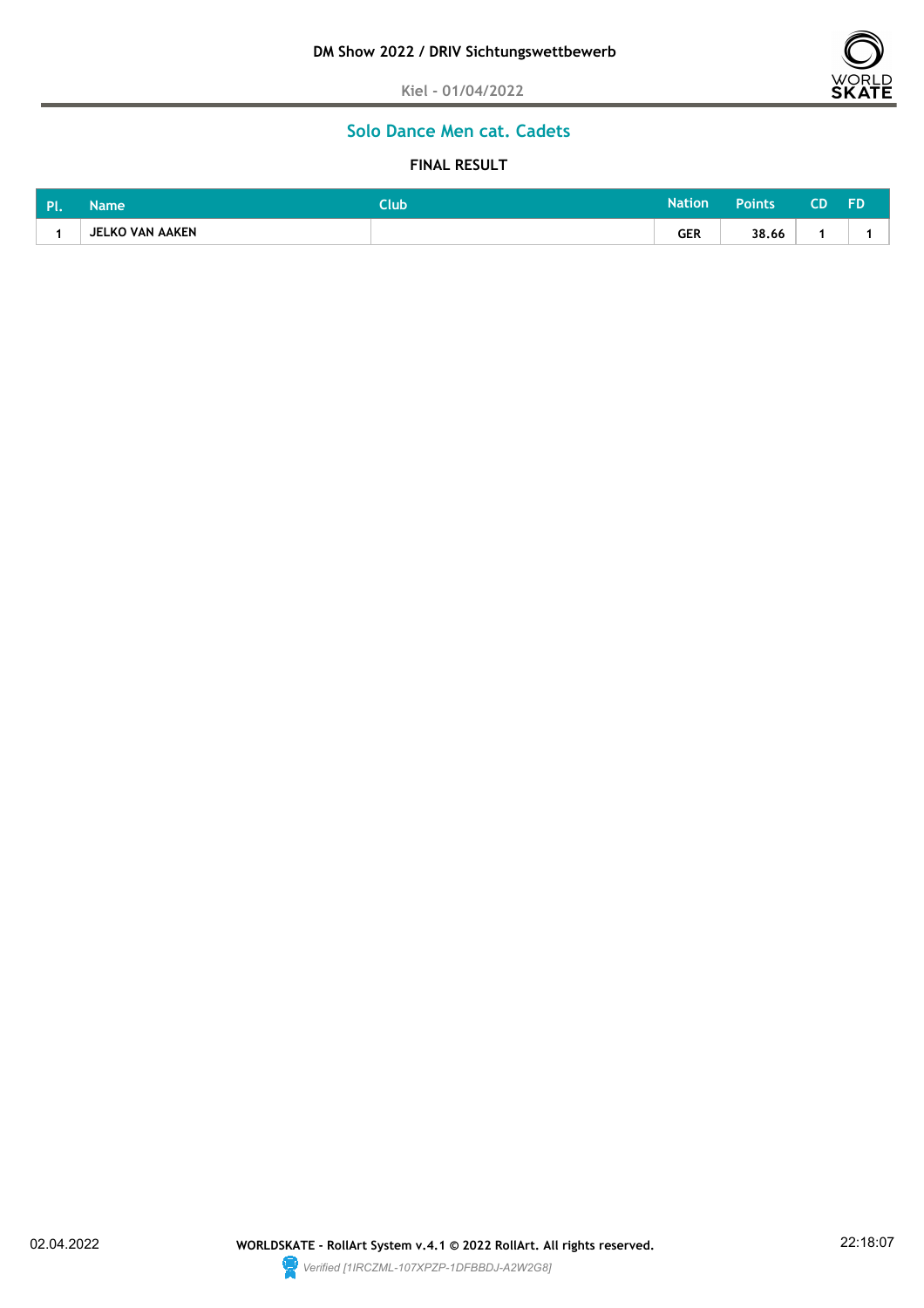

# **Solo Dance Ladies cat. Espoire**

| PL             | <b>Name</b>                     | <b>Club</b> | <b>Nation</b> | <b>Points</b> | <b>CD</b>    | <b>FD</b> |
|----------------|---------------------------------|-------------|---------------|---------------|--------------|-----------|
| 1              | ANNA MAIER                      |             | <b>GER</b>    | 44.12         | $\mathbf{2}$ |           |
| $\mathbf{2}$   | <b>LENE BÖSING</b>              |             | <b>GER</b>    | 42.80         | 1            | 4         |
| 3              | <b>DIEGO BIRLINGER</b>          |             | <b>GER</b>    | 41,33         | 3            | 2         |
| $\overline{4}$ | <b>VALENTINA SOFIA MARKAKIS</b> |             | <b>GER</b>    | 37.99         | 5.           | 3         |
| 5              | <b>KIAN VARAN</b>               |             | <b>GER</b>    | 34.89         | 4            | 7         |
| 6              | LARA-INA SCHÖPP                 |             | <b>GER</b>    | 30.83         | 7            | 5         |
| 7              | <b>HELENA FIALKA</b>            |             | <b>GER</b>    | 30.54         | 6            | 6         |